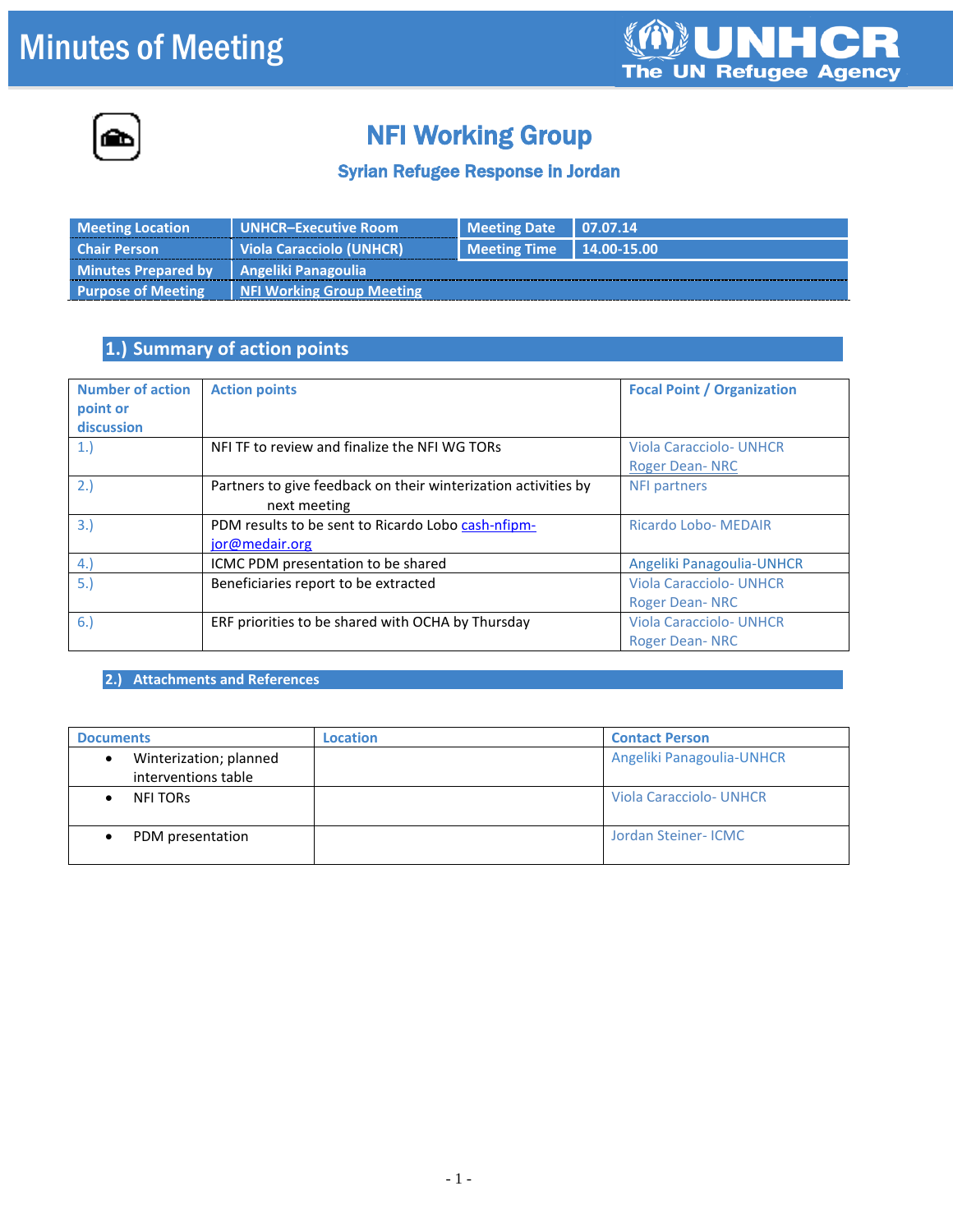### **3.) Minutes**

| <b>Item</b>                                 | <b>Discussion</b>                                                                                                                                                                                                                                                                                                                                                                                                                                                                                                                                                                                                                                                                                                                                                                                                                                                                                                             |
|---------------------------------------------|-------------------------------------------------------------------------------------------------------------------------------------------------------------------------------------------------------------------------------------------------------------------------------------------------------------------------------------------------------------------------------------------------------------------------------------------------------------------------------------------------------------------------------------------------------------------------------------------------------------------------------------------------------------------------------------------------------------------------------------------------------------------------------------------------------------------------------------------------------------------------------------------------------------------------------|
|                                             | <b>NFI/ Cash Sector</b>                                                                                                                                                                                                                                                                                                                                                                                                                                                                                                                                                                                                                                                                                                                                                                                                                                                                                                       |
| <b>NFI future</b>                           | After discussion in national and regional level there is a need to reformulate the sector schema.<br>One of the options is to merge the NFI sector with the Cash sector under a Basic Needs sector<br>with two components; camps and out-of-camps WG and one intersectorial forum. Until the end<br>of the year the group will continue with the same composition but in parallel meetings with the<br>cash sector will be initiated in order to plan for 2015. The structure hasn't been agreed yet<br>however a draft note will be circulated to the respective WG members for comments and<br>feedback.                                                                                                                                                                                                                                                                                                                    |
|                                             | Winterization -one of the most important priorities for next year.                                                                                                                                                                                                                                                                                                                                                                                                                                                                                                                                                                                                                                                                                                                                                                                                                                                            |
|                                             | As the NFI WG we need to plan for winterization as early as possible to avoid having delays in<br>delivery as we did last year.<br>A table extracted from Activity Info on interventions planned under RRP6 has been distributed to<br>partners. We ask partners to confirm their interventions and inform the group on their exact<br>plans; area of intervention, type of assistance (gas cylinders?), targeted population (#OF HH).<br>Because of budget constraints we will try to harmonize our approach as much as possible.<br>Winterization standardized list of items can be revised based on needs and priorities of this year.<br>The voucher approach instead of in kind assistance is also an option.<br>Challenges:                                                                                                                                                                                             |
| <b>Winterization</b><br>activities          | Issues with procurement of gas cylinders - possible solution: join procurement. We<br>$\circ$<br>need to further explore this option - we will come back with more information at the<br>next meeting.<br>In order to go to for join procurement we need to know the quantity of the items $-$ very<br>$\circ$<br>important for the group to have confirmed figures.<br>Q from LWF: JHCO role? Agencies have been encouraged to procure through JHCO.<br>$\circ$<br>Targets: who should we target this year? HH who received heaters last year might have<br>$\circ$<br>sold them. Need to further explore. Information should be collected and analyzed;<br>Ricardo will collect PDM from last year winterization. LWF: beneficiaries have sold the<br>heaters to buy small stoves that can use for heating purposes as well. We can extract a<br>report from RAIS_winterization module to see how many HH received heaters. |
|                                             | JEN: plans to cover Zaatari and Azraq with winter clothes distribution; no numbers<br>available depend on the donation.<br>ICMC: Ajlun and Jerash, 800 HH with gas heaters/ cylinder and 11 refills<br>OXFAM: Balqa - Amman - Madaba, target to be confirmed                                                                                                                                                                                                                                                                                                                                                                                                                                                                                                                                                                                                                                                                  |
| <b>Urgent need for</b><br>clothes and shoes | Urgent need for clothes and shoes at north east borders<br>ICRC and Boarder guards have requested for children clothes and shoes for newly arrives<br>children from 2-10 years old. ICRC will be responsible to distribute the items to their camp.<br>Agencies are requested to go back to their donors and see if the can mobilise any resources.<br>LWF: wait for clothes coming from Japan<br>$\bullet$<br>IRW: they need to know the number and age of new arrivals and they will ask their<br>donors<br>There is also a need for children shoes at the ITS.<br>LWF: last year they distributed crock shoes in Zaatari. They procured them localy and it<br>seems that refugees were satisfied<br>Angeliki to share estimation of children arrivals.                                                                                                                                                                     |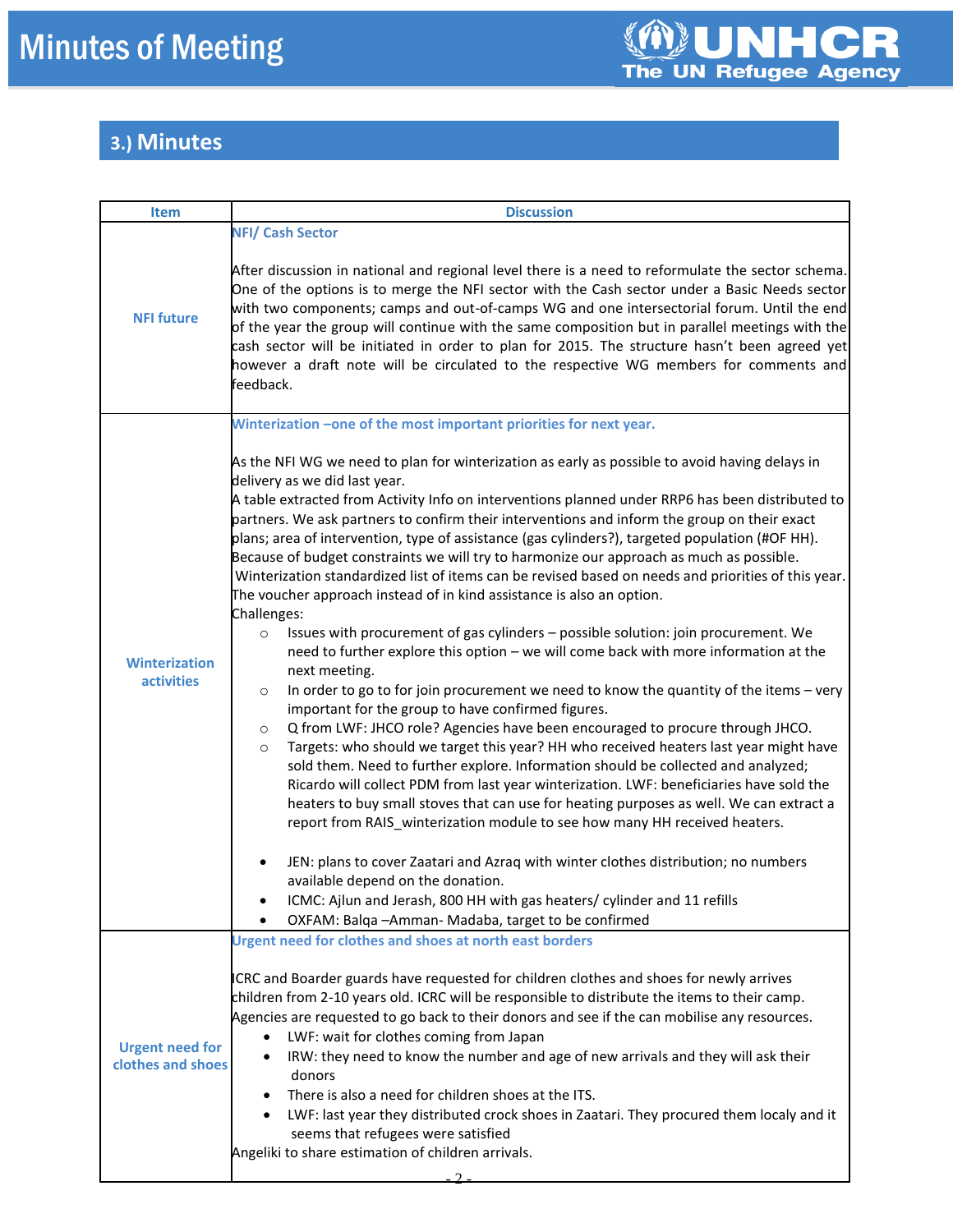|                          | <b>Presentation on PDM results to be shared</b>                                                                                                                                                                                                                                                                                                                                                                                                                                                                                                                                                                                                                                                                                                                                                                                                                                                                                                                                                                                                                                                                    |  |
|--------------------------|--------------------------------------------------------------------------------------------------------------------------------------------------------------------------------------------------------------------------------------------------------------------------------------------------------------------------------------------------------------------------------------------------------------------------------------------------------------------------------------------------------------------------------------------------------------------------------------------------------------------------------------------------------------------------------------------------------------------------------------------------------------------------------------------------------------------------------------------------------------------------------------------------------------------------------------------------------------------------------------------------------------------------------------------------------------------------------------------------------------------|--|
| <b>ICMC PRESENTATION</b> | Q: how do ICMC knows the size of the diapers?<br>A: call before the distribution<br>Comments:                                                                                                                                                                                                                                                                                                                                                                                                                                                                                                                                                                                                                                                                                                                                                                                                                                                                                                                                                                                                                      |  |
|                          | Not many agencies distribute diapers<br>Oxfam: In host communities Jordanians don't need hygiene kits they prefer<br>diapers. Oxfam is thinking of switching to diapers.<br>Monetization of HK? LW and IRW donors have rejected vouchers proposals                                                                                                                                                                                                                                                                                                                                                                                                                                                                                                                                                                                                                                                                                                                                                                                                                                                                 |  |
| <b>NFI TOR</b>           | A draft that indicates some of the responsibilities and the priorities for next year has<br>been prepared.<br>A Task Force can be formed to revise the draft and come to the group with a<br>more complete document.<br>Members of the TF: UNHCR-NRC-IRW-OXFAM<br>Draft to be shared by Monday, comments to be received by Thursday.                                                                                                                                                                                                                                                                                                                                                                                                                                                                                                                                                                                                                                                                                                                                                                               |  |
| <b>OCHA ERF</b>          | OCHA has decentralised ERF, funds for Jordan projects will be managed by ERF-Jordan.<br>As of July 1 <sup>st</sup> , ERF has been decentralised to empower the humanitarian coordinator and<br>provide accountability.<br>OCHA is working on the strategy to appeal for new funds for Jordan. The strategy will be<br>submitted to the review Board for approval. Main objectives: a) ERF intends to cover<br>specific gaps, b) fill emergency needs and c) targets NGO with the exception of UNWRA<br>because of the specific mandate.<br>Each sector has to send the top priorities and specific criteria to be included in the final<br>draft. The table should be communicated to OCHA by Thursday.<br>Circulation of the NFI priorities (submitted for the ERF call for proposal in May 2014) to<br>the sector members for comments by Thursday noon.<br>Q: OXFAM: budget for Jordan?<br>A: 10.000.000 under discussion. Details will be shared when agreed with the board.<br>Comments:<br>last year MOPIC approvals for winterization were delayed<br>OCHA will try to address this issue with the Ministry |  |
| <b>AOB</b>               | Gender commitments: the NFI WG has to appoint at least one gender focal point<br>to represent the sector at the sector gender focal points network. The Gender<br>focal point's TOR have been shared. Gender focal points will follow training and<br>will be tasked to make sure that sector response incorporates the gender<br>component.<br>The new NFI Sector gender focal points: Jordan Steiner, steiner@icrc.net, and<br>Angeliki Panagouli, panagoul@unhcr.org.                                                                                                                                                                                                                                                                                                                                                                                                                                                                                                                                                                                                                                           |  |